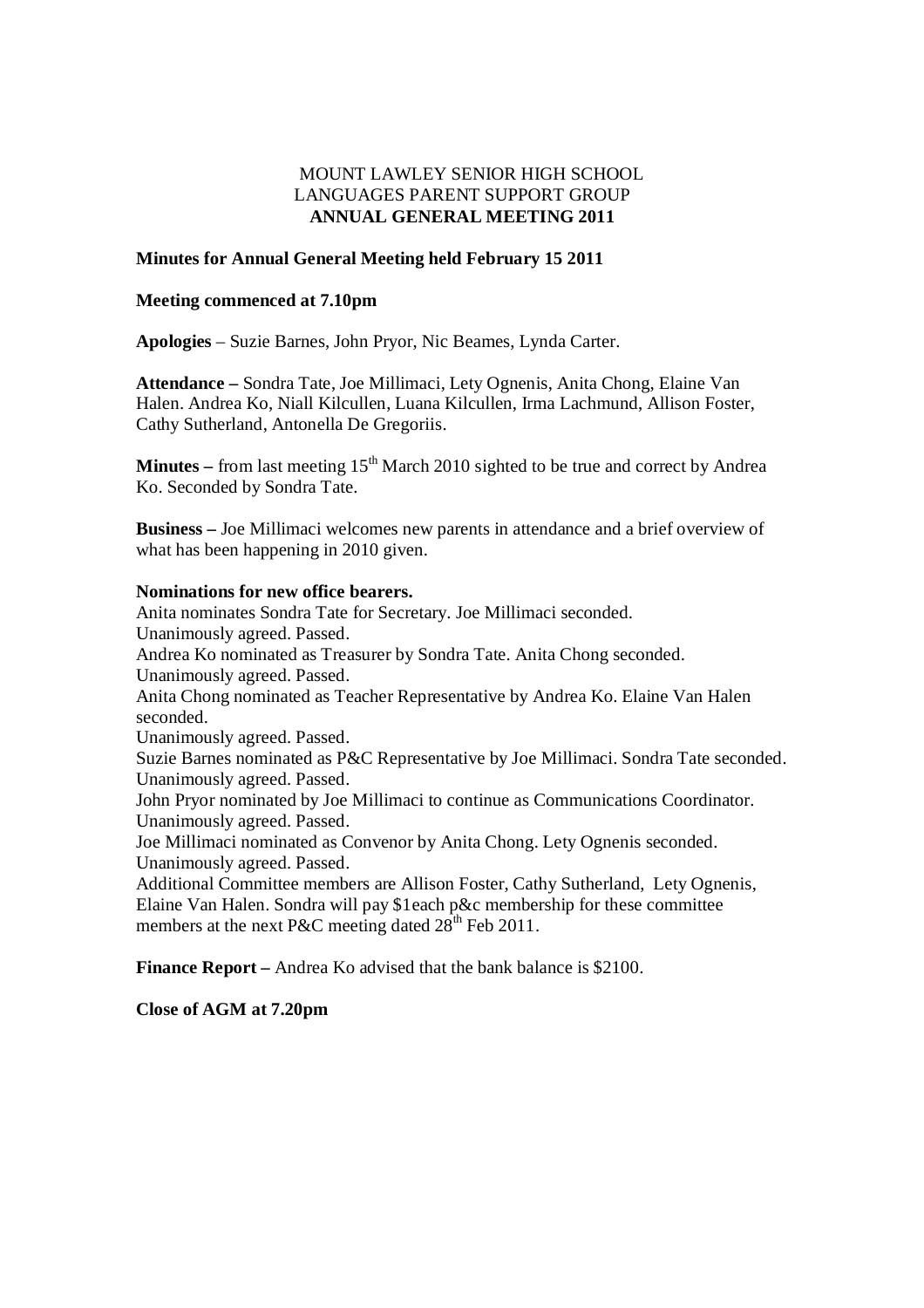# MOUNT LAWLEY SENIOR HIGH SCHOOL LANGUAGES PARENT SUPPORT GROUP

# **Minutes for Meeting held February 15 2011**

# **Meeting commenced at 7.21pm**

**Apologies** – Suzie Barnes, John Pryor, Nic Beames, Lynda Carter.

**Attendance –** Sondra Tate, Joe Millimaci, Lety Ognenis, Anita Chong, Elaine Van Halen. Andrea Ko, Niall Kilcullen, Luana Kilcullen, Irma Lachmund, Allison Foster, Cathy Sutherland, Antonella De Gregoriis.

**Minutes (Sept**  $7^{th}$ **) – minutes from meeting September**  $7^{th}$  **2010 sighted by Anita Chong.** Elaine Van Halen seconded. (Previously unavailable at time of Nov 30 meeting) **Minutes** from last meeting November 30<sup>th</sup> 2010 sighted by Andrea Ko. Lety Ognenis seconded.

# **Matters arising from last previous meeting –**

Joe Millimaci receives funds from P & C for MP3 players. Total of \$1000 spent on these items.

Sondra makes Language Flags over the school holidays. Money for the support poles will be coming from school Finance Officer. Receipt (for support poles only) given to Finance office. They were \$100 each x 2. Fabric and labour a gift from the Tate Family to the Language Dept.

Joe to organize a Banner from Officeworks and create photos/layout for banner. More on progress of this at next meeting.

A submission will be put into the next P&C meeting for money towards the Banner. A Language Calendar hasn't been produced but future key dates to put in your diary are the following meeting dates –  $29^{th}$  March,  $10^{th}$  May,  $28^{th}$  June,  $26^{th}$  July,  $13^{th}$  Sept,  $15^{th}$ Nov 2011.

The  $8<sup>th</sup>$  of April is Arts Festival Day. Languages will be doing something for this. Update from teachers at next meeting. Antonella to source plastic masks for mask making. August  $8<sup>th</sup>$  is the start of the "Languages Week". This week is when we have one of our most successful fundraisers for the committee.

Invitations have been sent to all Language Teachers inviting them to the Soiree this Wednesday  $23<sup>rd</sup>$  February. Invitations have also been sent to all on the mailing list and a hard copy to be given to the students. Joe to organize this.

Soiree has been organized for  $23^{\text{rd}}$  Feb wed night in the Cafeteria 6 – 8pm. It coincides with the Music Soiree being held at a similar time so people can attend both if they need to. Anyone who can help on the night would be most welcome. Anyone wanting to just drop off nibbles but unable to attend can do so also from 4.30 onwards in the cafeteria. Joe to organize some music for the night if unable to find a student to perform for the evenings entertainment. Sondra to ask Sue Faranda if she knows of any music student who may be interested.

Not known if Pasta machines have been purchased as Lynda not at meeting. Joe puts forward a motion to purchase Crepe maker also. All agree this is a great idea. Anita seconds.